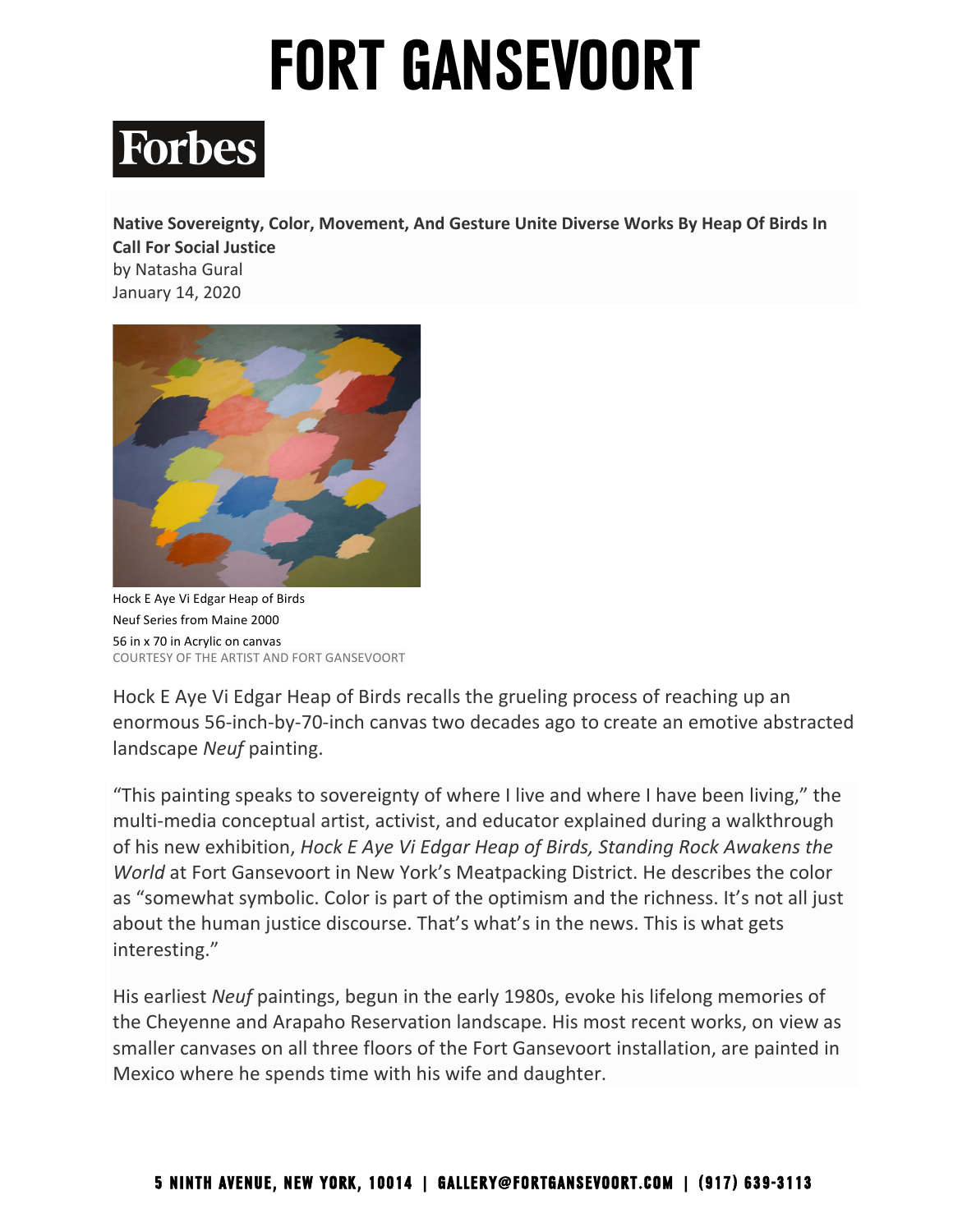Music popular at the time fueled the physical, emotional brushstrokes of the monumental *Neuf Series from Maine* (2000), but he now works in silence while painting outdoors in Mexico to avoid disrupting the neighbors.

To Heap of Birds, land is deeper than recorded history, it's "the beginning and the end," and it's what remains after we die.

No doubt every global contemporary art enthusiast has seen work by Heap of Birds. His multi-disciplinary creations have been on view at The Museum of Modern Art, the museums, galleries, public art installations, and art fairs throughout the United States, Asia, Africa, Canada, and Europe (including the Venice Biennale), as well as the Cheyenne and Arapaho Nations Reservation in his native Oklahoma. (The Cheyenne and Arapaho Tribal Nations are a united, federally recognized tribe of Southern Arapaho and Southern Cheyenne people in western Oklahoma.) Whitney Museum of American Art, and the Metropolitan Museum of Art in New York,

One concept unites his public art messages, large-scale drawings, *Neuf* series acrylic paintings, prints, works in glass, and monumental porcelain enamel on steel outdoor sculpture: Native American sovereignty.

For the first time, three decades of his diverse work are on view as a comprehensive career survey until February 22 at Fort Gansevoort.

A tireless advocate for indigenous communities throughout the world, Heap of Birds creates a dialogue for social justice and personal freedom to thrive within the tribal community.

| <b>STANDING</b><br>ROCK<br>AWAKENS<br>THE<br>WORLD                                                         | OLD<br>A.R. 15<br>BACK                                               | HEARTS<br>FOR<br>WATER<br><b>SING</b><br><b>HONOR</b><br>SONG   | SNAKE<br><b>SREEN</b><br><b>MONEY</b><br>WHITE<br><b>SREED</b> | <b>BLACK WATER</b><br><b>OUR</b><br>FIRST<br><b>MEDICINE</b>        | <b>THE</b><br><b>BATTLE</b><br>OF<br><b>SACRED</b><br><b>TREATY</b><br>CAMP       | ARMED SWEET<br>TROOPS GRASS<br><b>SECURITY</b><br><b>POLICE</b><br><b>ATTACK</b><br><b>DOSS</b> | SASE<br><b>AGAINST</b><br><b>THE</b><br><b>EMPIRE</b>                              | <b>STAIDING</b><br><b>AWAKENS</b><br>THE<br><b>WORLD</b> |                                       | HE ART<br><b>WATE</b>                             | <b>BLACK</b><br><b>SNAKE</b><br><b>SREEN</b><br>MONEY<br>9.R.F.F.D | WATER<br>O UR<br><b>MEDICINE</b> | THE<br>BATTLE<br><b>TREAT</b><br>CAMP | ARMED.<br><b>TROOPS</b><br>SECURITY | <b>SWEET</b> |
|------------------------------------------------------------------------------------------------------------|----------------------------------------------------------------------|-----------------------------------------------------------------|----------------------------------------------------------------|---------------------------------------------------------------------|-----------------------------------------------------------------------------------|-------------------------------------------------------------------------------------------------|------------------------------------------------------------------------------------|----------------------------------------------------------|---------------------------------------|---------------------------------------------------|--------------------------------------------------------------------|----------------------------------|---------------------------------------|-------------------------------------|--------------|
| <b>SACRED</b><br>PATH<br>LIVE<br>WATER<br><b>PROTECTOR</b>                                                 | <b>MILITARY</b><br>DEFENDS<br>THE<br>DRILL<br><b>PAD</b>             | THIS<br><b>NOT</b><br>RIOT<br>RESPECT<br>NATIVE<br>LANDS        | KILL<br><b>BLACK</b><br>SNAKE<br>KEEP<br><b>GROUND</b>         | <b>NATIVE</b><br><b>FELONY</b><br><b>GUN</b><br>OWNED<br><b>EBY</b> | FORCE<br><b>ENERSY</b><br>TRANSFER<br><b>MONSTERS</b>                             | STOP<br>SETTLER<br>TERROI<br><b>WAN</b><br>CODE<br>TEN                                          | <b>ANCIENT!</b><br><b>COMET</b><br>GAVE<br><b>US</b><br><b>WATER</b>               |                                                          | <b>DEFEND!</b><br><b>DRILI</b><br>PAD |                                                   |                                                                    | <b>NATIVE</b><br><b>FELONY</b>   |                                       |                                     |              |
| <b>CHEAEWNE</b><br><b>ARAPANO</b><br>SIOUX<br>CROW<br>NAKOTA<br><b>MANDAN</b><br><b>NIDATSA</b><br>ARIKARA | FREE<br><b>RED</b><br>FAWN<br><b>AND</b><br>LITTLE<br><b>FEATHER</b> | <b>FEDERAL</b><br><b>CHARGE</b><br>0 F<br><b>CIVIL</b><br>ORDER | CAMPS<br>MISSIN<br>MURDERED<br><b>WOMEN</b>                    | KNOW<br>you<br>CAN<br><b>NEVER</b><br><b>DRINK</b><br>OIL           | <b>RUBBER</b><br><b>BATOM</b><br><b>ROUNDS</b><br>SONIC<br>WEAPONS<br>TEAR<br>GAS | OUR<br>LAND<br><b>CEREMONY</b><br>MANPE<br>LIFE                                                 | PRECIOUS<br><b>WATER</b><br>OUR<br><b>NATIVE</b><br><b>NATIONS</b><br><b>UNITE</b> |                                                          | <b>FEATHER</b>                        | <b>FEDERAL</b><br><b>CHARSE</b><br>CIVIL<br>ORDER |                                                                    | KNOW<br>7 OU                     |                                       | LA ND                               | <b>UNITE</b> |

Hock E Aye Vi Edgar Heap of Birds Standing Rock Awakens the World, 2019 24 primary mono prints and ... [+] COURTESY OF THE ARTIST AND FORT GANSEVOORT

 The highlight of the second floor is *Standing Rock Awakens the World* (2019), 24 primary mono prints and 24 ghost prints on paper. Physical exertion and color come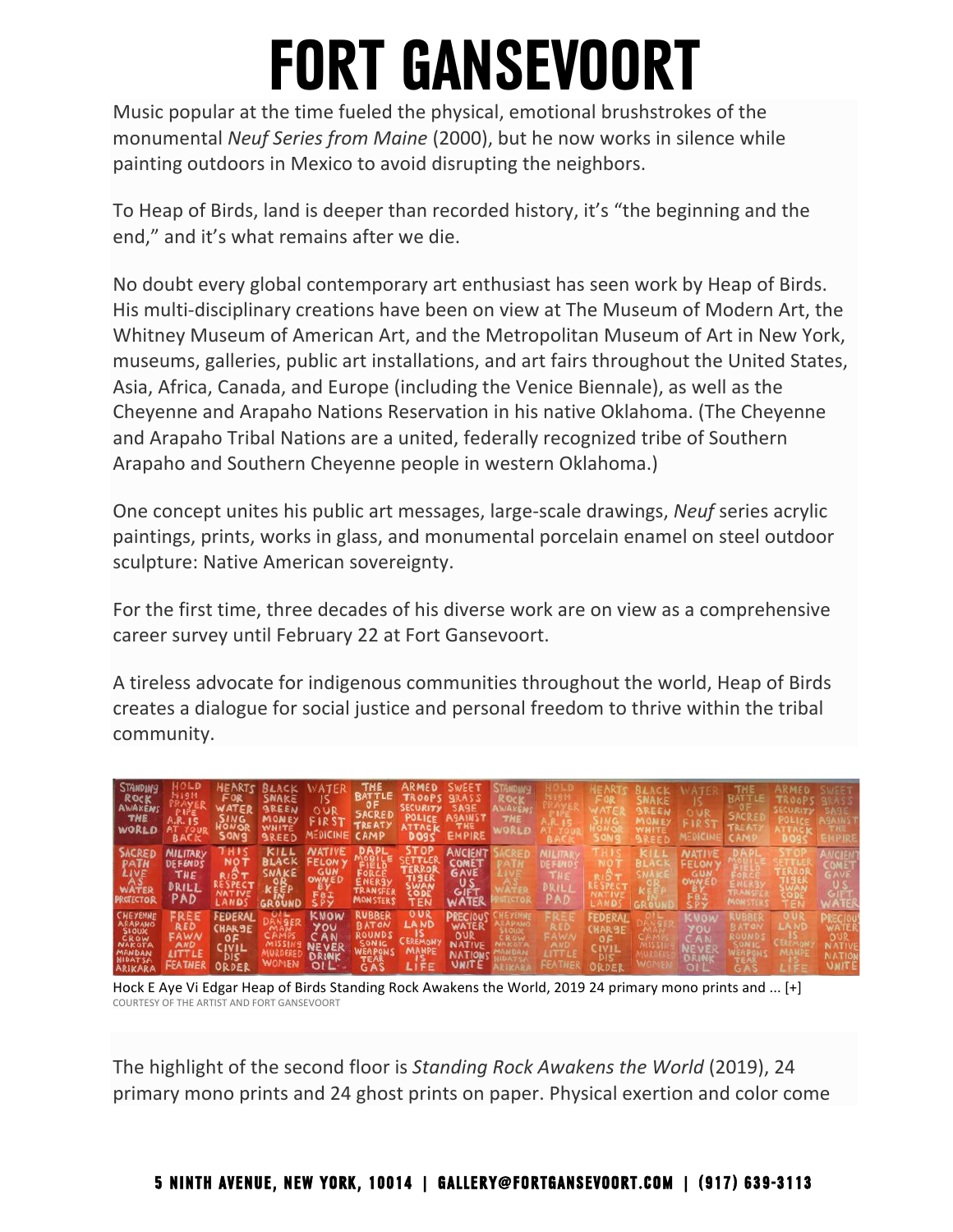Pipeline protests, also known by the hashtag #NoDAPL, that began in early 2016 to oppose the approved construction of Energy Transfer Partners' Dakota Access Pipeline into force again with these works, responding to and chronicling the Dakota Access in the northern United States.

communities organized as "ReZpect Our Water," and the effort compelled adults to bulldozed a section of privately-owned sacred ground, and security workers charged at protesters with attack dogs. The pipeline was completed in April 2017 and its first oil was delivered a month later. In April 2016, young people from Standing Rock and surrounding Native American establish a water protectors' camp. In September 2016, construction workers

"ANCIENT COMET GAVE US GIFT WATER," one print proclaims. Another declares "OUR LAND IS CEREMONY MAHPE IS LIFE." Mahpe is water in Cheyenne, Heap of Bird's native language, along with English.

Last year, similar works were featured at MoMA PS1 as *Surviving Active Shooter* Custer, with mono prints on the left wall and ghost prints on the right wall. Standing Rock Awakens the World displays both connected on one wall, with mono prints on the left and ghost prints on the right. A similar exhibition was on view in 2018 at SITE Santa Fe. "Each one is a discourse of what happened in reference to Standing Rock," Heap of Birds said.

"It's a very complex method. Each 22-inch-by-30-inch sheet requires a plexiglass

plate the same size. I create a drawing the same size on newsprint, all written backwards. I have to write backwards with clear liquid. It's a very crazy process you shouldn't be involved with. I use about 2000 Q-tips in one day (to adjust the writing). I need two people to roll plate," Heap of Birds explained. "It's a very intensive process. I make about ten prints a day. (You see) the viscosity of my oil and the viscosity of (the printer's) ink, which has oil mixed in."

 Weather and climate create varying effects, Heap of Birds said, noting the most recent prints he created in Hawaii.

"I like that. I want to accept what it gives me," he said. "I take (the prints) outside and apply a special compound which disintegrates a bit."

Pointing to bubbles in the lower left corner of a deep red print that warns "YOU KNOW YOU CAN NEVER DRINK OIL," Heap of Birds notes that the effect looks like human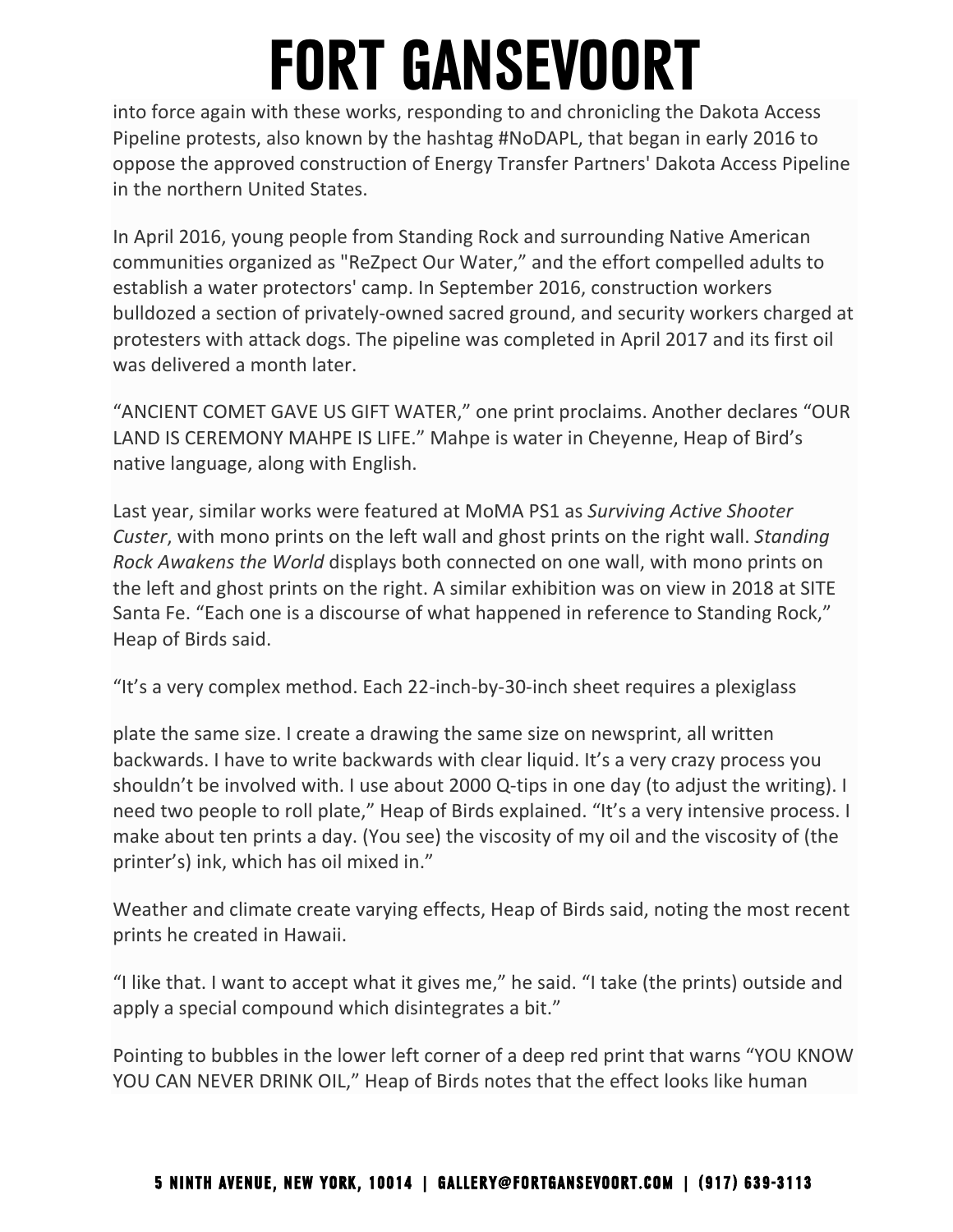blood. "If someone were cut here today, the blood would pool up," he said. "The print process is going to give us the art."

Heap of Birds uses four or five shades of red ink, and recently began experimenting with different shades of papers to create variety in the ghost prints. "The contrast is not about the words," he said.

The ghost prints are created without replenishing the ink to demonstrate "how America thinks of Native people. I always think (the ghost print) is too dark."

"My tribe sent buffalo meat and water to Standing Rock," said Heap of Birds. "Standing Rock united different tribes."

"My favorite is 'ANCIENT COMET GAVE US GIFT WATER,'" said Heap of Birds. "An ancient comet gave us water. There was no water here. It all came from a comet. ... Standing Rock was about protecting the purity of the water. We can unify over that. Once you have that thirst, you never forget that thirst, so you always honor water."

Heap of Birds used the term "active shooter" to describe massacres of Native Americans by U.S. troops more than a century ago, and to demonstrate how violent history is cyclical and ongoing.



Hock E Aye Vi Edgar Heap of Birds Trail of Tears, 2005 4 aluminum panels 18 in x 109 1/2 in COURTESY OF THE ARTIST AND FORT GANSEVOORT

Steel parking signs that mark the forced relocation of Native communities, including oppression and wresting power and land back to the people. tribes in New York and Oklahoma as part of the Trail of Tears, continue the dialogue of